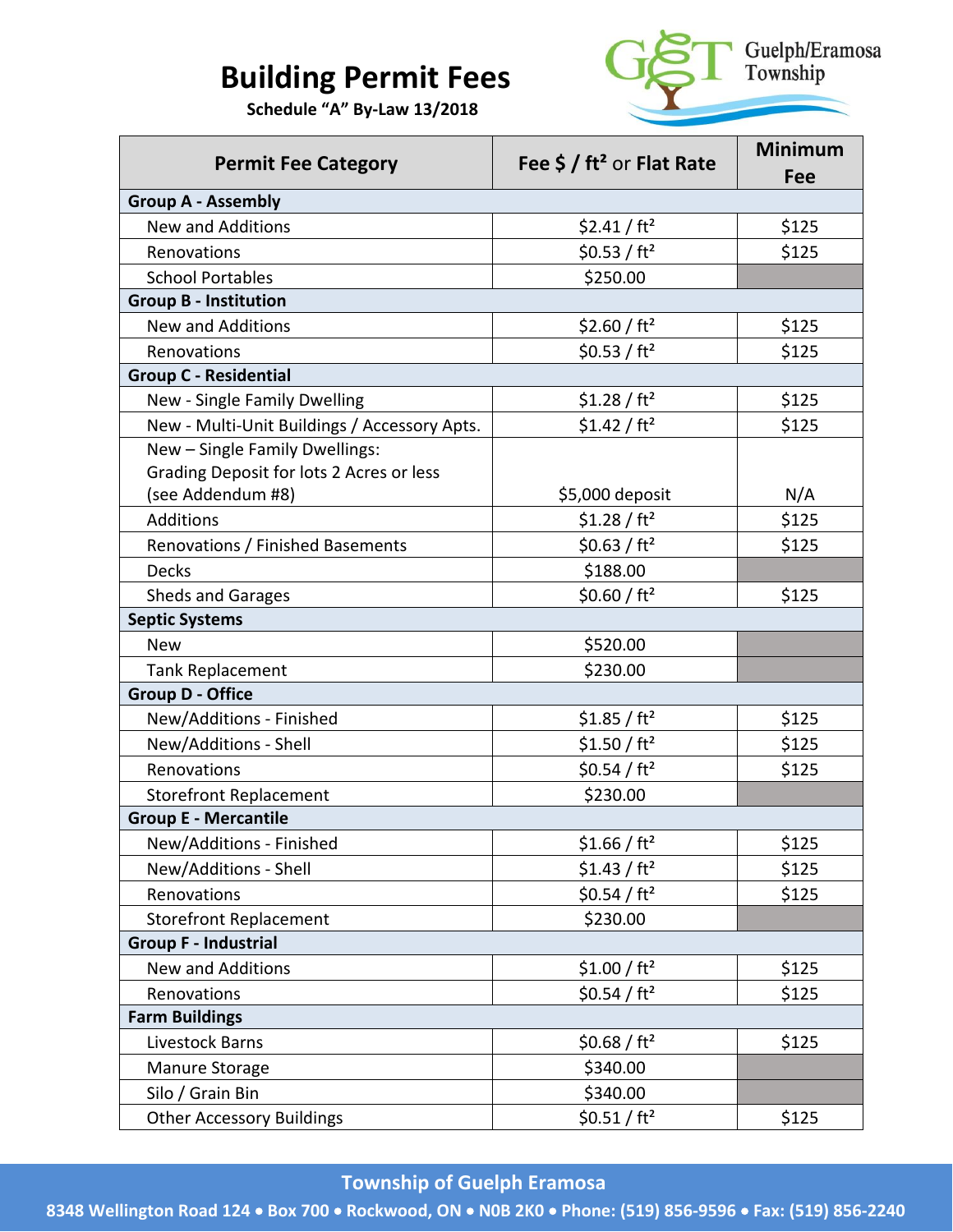| <b>Permit Fee Category</b>                  | Fee $\frac{2}{3}$ / ft <sup>2</sup> or Flat Rate | <b>Minimum</b><br>Fee |
|---------------------------------------------|--------------------------------------------------|-----------------------|
| <b>Other Permit Fees</b>                    |                                                  |                       |
| <b>Demolition Permit</b>                    | 0.12 / ft <sup>2</sup>                           | \$125                 |
| Fire Alarm/Sprinkler System                 | \$0.06 / Linear ft                               | \$125                 |
| <b>Fire Tank Reservoir</b>                  | \$535.00                                         |                       |
| <b>Foundation Only</b>                      | 0.2 / ft <sup>2</sup>                            | \$125                 |
| L.L.B.O. Inspection Letter                  | \$89.00                                          |                       |
| Plumbing                                    | \$0.70 / Linear ft                               | \$125                 |
| <b>Plumbing Fixtures</b>                    | \$15.00 / Fixture                                | \$125                 |
| Pool & Fencing                              | \$255.00                                         |                       |
| <b>Retaining Walls</b>                      | \$2.88 / Linear ft                               | \$125                 |
| <b>Signs</b>                                | \$145.00                                         |                       |
| <b>Solar Panels</b>                         | \$290.00                                         |                       |
| Tents                                       | \$350.00                                         |                       |
| <b>Underpinning of Existing Foundations</b> | \$2.88 / Linear ft                               | \$125                 |
| <b>Wood Burning Stove</b>                   | \$130.00                                         |                       |
| <b>Miscellaneous</b>                        |                                                  |                       |
| Alternative Solution - Part 3 & 9: Non-Res  | \$425.00                                         |                       |
| Alternative Solution - Part 9: Residential  | \$675.00                                         |                       |
| Change of Use                               | \$135.00                                         |                       |
| <b>File Search Fee</b>                      | \$95.00                                          |                       |
| <b>Illegal Building</b>                     | 100% of Building Permit Fee                      |                       |
| Not Ready for Inspection                    | \$125.00                                         |                       |
| Revision of Building Permit                 | \$215.00                                         |                       |
| Septic Compliance Letter                    | \$95.00                                          |                       |

#### **ADDENDUM**

- 1. Revisions to approved plans for Part 3 and Residential Part 9 buildings will be charged at \$0.02 / ft² or a minimum of \$100.00, whichever amount is greater
- 2. A minimum inspection fee of \$100.00 shall be charged for inspections not related to an active building permit
- 3. In addition to the set fee(s), the applicant shall be responsible for all costs associated with any required professional consultants per review of the application where deemed necessary by the Chief Building Official
- 4. A \$100.00 charge will apply for inspections on outstanding permits where final inspections have not been scheduled within 60 days following notification from the Building Department
- 5. Garden Suites will be charged at the same rate as a New Single Family Dwelling
- 6. The fee for a septic permit is separate from that of the building permit fee
- 7. Septic fees and minimum fee are subject to adjustment by the rate of inflation on an annual basis
- 8. Grading deposit is to be collected for the construction of a new single family dwellings on properties that have a lot size of 2 Acres or less. Grading plan is required to be prepared

#### **Township of Guelph Eramosa**

**8348 Wellington Road 124** • **Box 700** • **Rockwood, ON** • **N0B 2K0** • **Phone: (519) 856-9596** • **Fax: (519) 856-2240**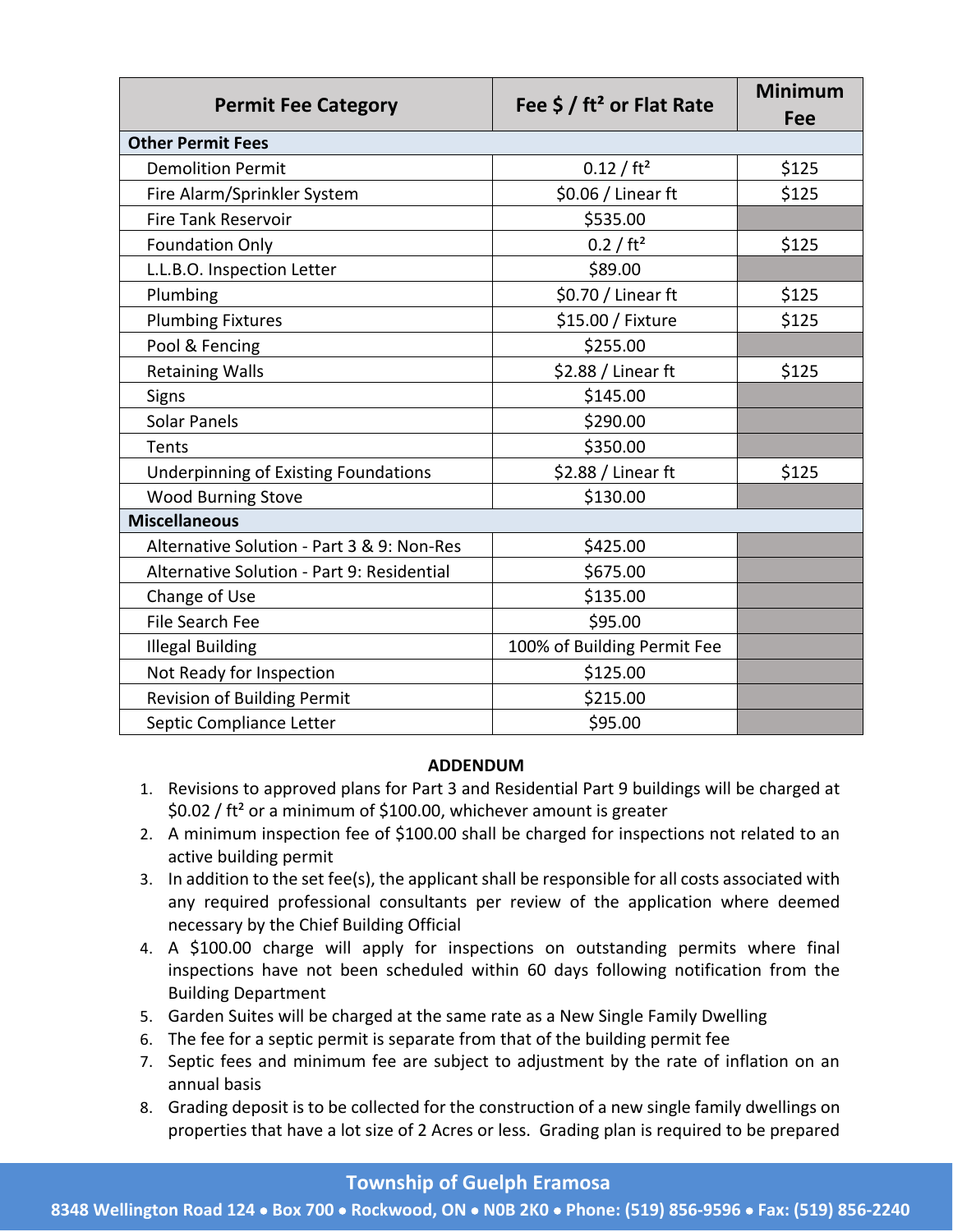by an Ontario Land Surveyor or Professional Engineer, as per Build By-law 46/2005, as amended.

Any costs associated with peer reviewing the submitted grading plan, will be subtracted from the submitted grading deposit before being returned to the applicant, as per Building By-law 46/2005, as amended.

### **INTERPRETATION Schedule "B" By-Law Number 13/2018**

The following explanatory notes are to be observed in the calculation of permit fees.

- 1) Floor area of the proposed work is to be measured to the outer face of exterior walls (excluding residential attached garages) and to the centre line of party walls, firewalls, or demising walls
- 2) In the case of interior alterations or renovations, area of proposed work is the actual space receiving the work (e.g. tenant suite)
- 3) Mechanical penthouses and floor, mezzanines, loft, habitable attics and interior balconies are to be included in all floor area calculations
- 4) Except for interconnected floor spaces, no deductions are to be made for openings within floor area (e.g. stairs, elevators, service shafts)
- 5) Finished basements and garages for single family dwellings (including semis, duplexes, and townhouses etc) are to be charges at the interior finishing fee in Schedule A
- 6) Where interior alterations and renovations require relocation of sprinkler heads or fire alarm components, no additional fee is applicable
- 7) Ceilings are included in both new and finished (partitioned) buildings. The permit fees for ceiling apply only when alterations occur in existing building. Minor alterations to existing ceiling to accommodate lighting of HVAC improvements are not chargeable feed
- 8) Where demolitions of partitions or alterations to existing ceiling are part of an alteration or renovation permit, no additional fee is applicable
- 9) Corridors, lobbies, washrooms, lounges, etc are to be included and classified according to the major occupancy classification for the floor area on which it is located
- 10) The classes of building permits and occupancy categories in the schedule correspond with the definitions of major occupancy classifications in the Ontario Building Code. For mixed occupancies, the permit fees for each of the applicable occupancy categories may be used
- 11) For rack storage use, apply the square forage fee that was used for the building
- 12) A temporary building is considered to be a building that will be erected for not more than one year
- 13) Fireplaces and uncovered decks are not included in the permit fee for single detached residences when submitted plans for the residence include these details